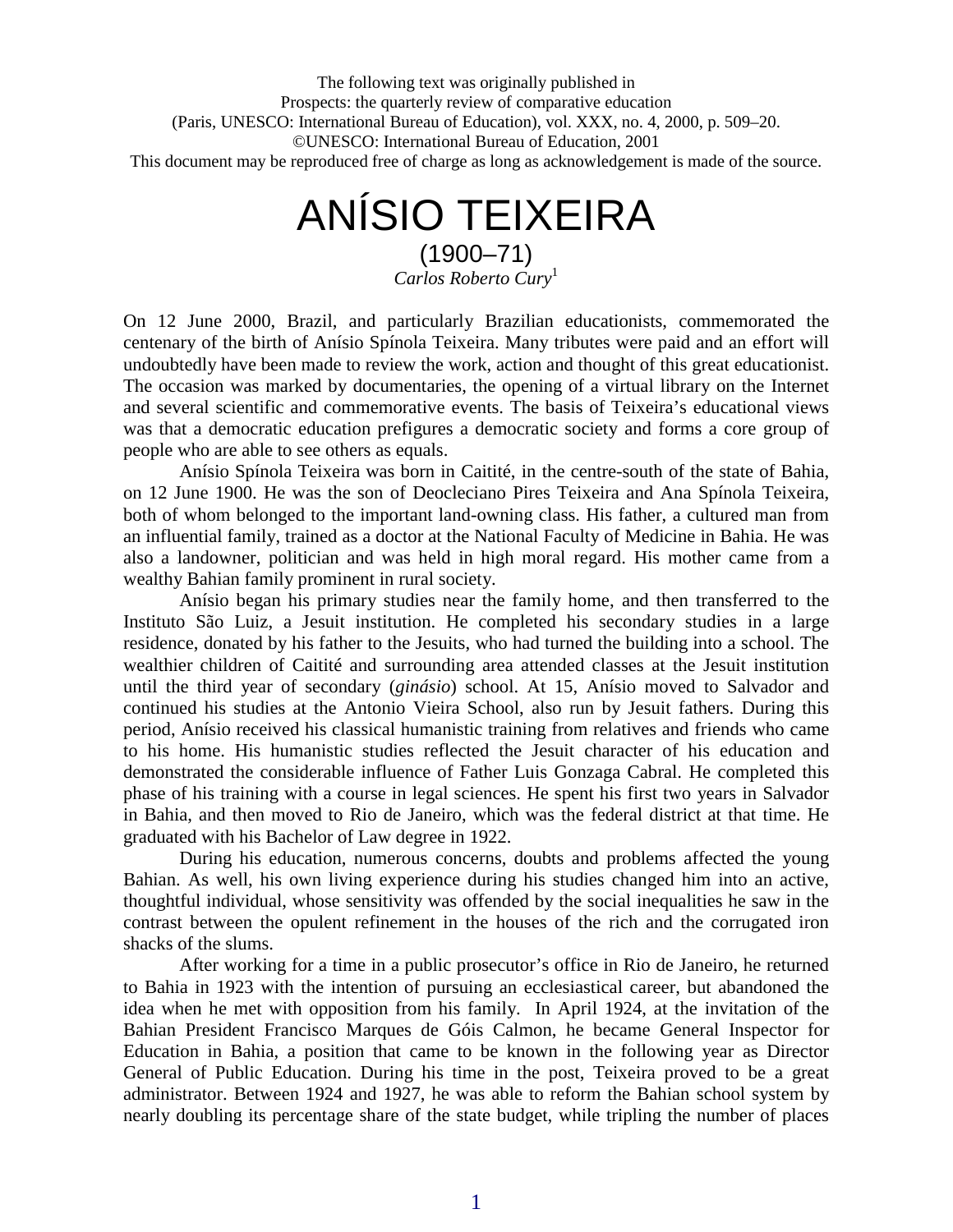available for students. In spite of these changes, however, the school system still served only 20.5% of the school-age population.

During this time, the young inspector took advantage of the Holy Year celebrations of 1925 to travel to Europe with the then Archbishop of Bahia, Dom Augusto Alvaro da Silva, from June to September, in order to study educational reforms in France and Belgium. He visited the shrine of Ignacio de Loyola in Spain, and was later permitted a personal audience by Pope Pius XI in Rome. While in Rome, he stayed at the Pius Latin American College, the first layman granted such an honour. He then went on to Paris, where he spent four months attending classes at the Sorbonne and studying the French educational system.

Undoubtedly, Teixeira was impressed by the French public school system and the debates about secularization and free education in France. The presence of the State as a countervailing power was fundamental to ensure that the school, in exercising its democratizing function, did not allow existing structures to prevent national reconstruction based upon new foundations. On the other hand, this great educationist, who was never a supporter of atheism or communist ideas, would advocate secularization as a means to promote tolerance and defend non-Catholic minorities.

Social inequality and secularization in education were two themes that marked the career of this public figure, whose main interest was the development of individuals and of the country as a whole. The school, by training persons who identified with democracy, would construct a basis upon which to support equality through educational action. To achieve this, the school, as an educational institution, had to support dialogue and participation in its own activities. To this end, it was necessary to follow the active methods advocated by the New School (*Escola Nova*). The motivation of students would lead to egalitarian educational socialization, producing individuals capable of changing the unequal or antidemocratic character of society. For Teixeira, school was not simply for the privileged. Privilege was a form of discrimination, perpetuated by an unequal society, in which individuals did not enjoy equality of opportunity and were therefore unable to develop their potential.

In pursuit of his educational goals, Teixeira met with severe criticism from the clergy in the 1930s and 1950s. In his view, the religious nature of individuals had to be respected, but only to the extent that religion should not intrude in the area of schooling. For Teixeira, respect for religious pluralism, and the right to worship and the freedom of religious expression were complementary. Religious pluralism, as a policy, respects the school system, and, therefore, religion itself does not need to be present in the school, except to the degree that religious pluralism promotes respect and tolerance. Thus an absence of religious teaching in official schools did not mean a similar absence in families, churches and in individual social organizations. Throughout his public life, Teixeira consistently held this point of view.

Teixeira was never satisfied with his own understanding of educational reforms, and was constantly searching for new information and approaches to education in other countries. Therefore, he always attempted to obtain the most current information regarding the theories and practice of new teaching and management methods. He consistently defended his comparative approach to education, an approach that made education more accessible for the people.

He read a number of American books expressing ideas about a new concept of education and a greater social and technical dimension. In his search to increase his own understanding, he decided to pursue further studies in education in the United States. As a result, in 1928, he continued his studies at Columbia University, where he received his Master of Arts degree from the Columbia University Teacher's College. During this time, he wrote an imiportant report, published in 1928, under the title, *American aspects of education*. The document outlined the way educational establishments operated in the U.S. It was during his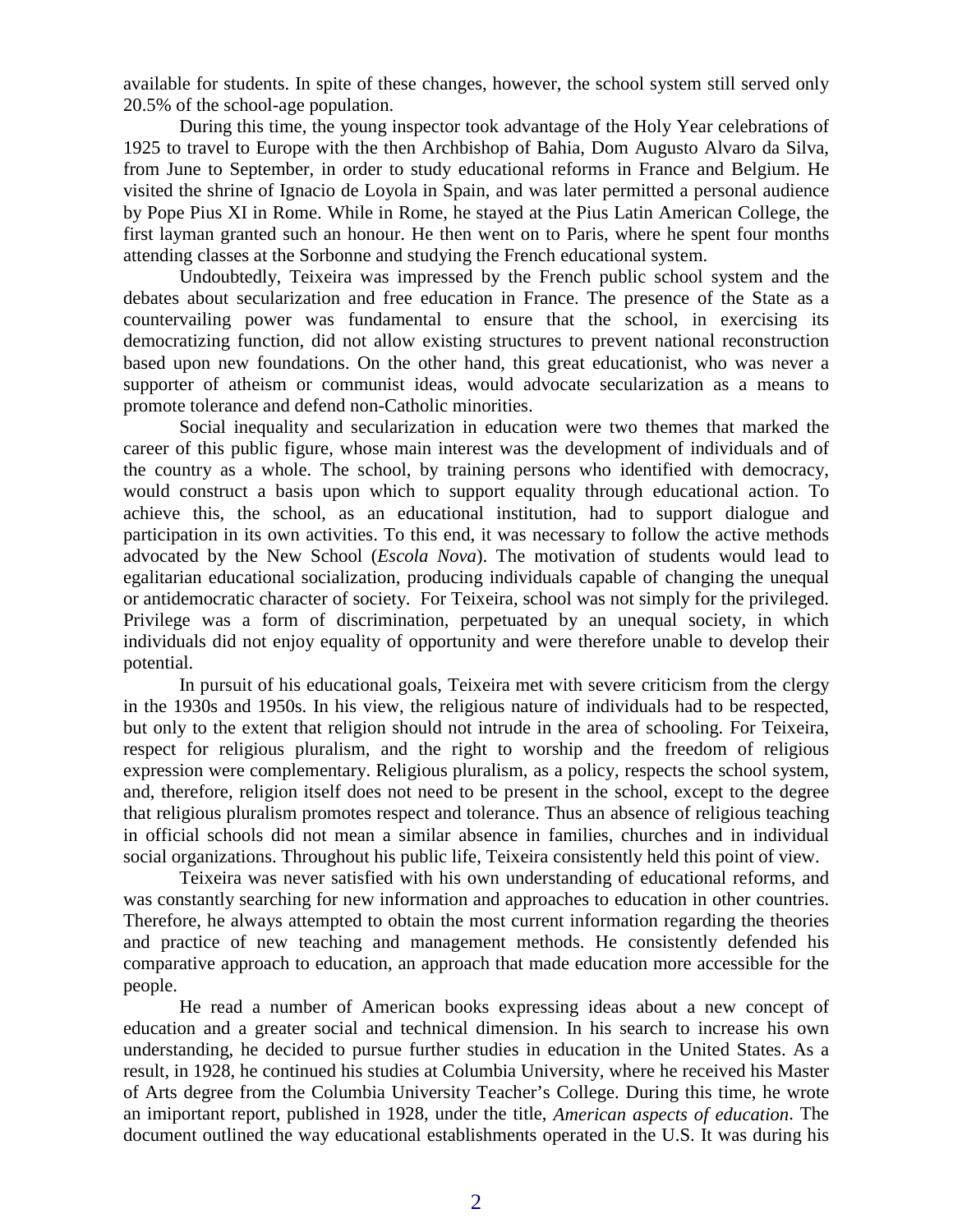time at Columbia that Teixeira became acquainted with the work of American philosopher and educationist, John Dewey. He became a supporter of Dewey's ideas, and translated several of his books. Also, while studying at Columbia, Teixeira met the author, William Killpatrick. As a result of these experiences, both in France and at Columbia, Teixeira was greatly influenced by the democratic approach to education that placed emphasis upon a State presence, especially as highlighted in France, as the driving force behind a form of schooling that was free, compulsory, secular and public.

When he returned to Brazil, Teixeira presented his first paper written under the influence of his studies abroad, entitled, *Suggestions for the gradual reorganization of the Bahian education system*. His paper was, however, rejected by the state governor, on the pretext that its proposals were not feasible. The same attitude led to his dismissal as General Inspector of Education.

In 1930, under the provisional government of Getúlio Vargas, Brazilian life entered a new phase and Teixeira returned to the government. He immediately started preparing new programmes for primary and basic education in Bahia. Soon after, he moved to Rio de Janeiro and joined a commission set up by the Ministry of Education and Public Health in charge of studying and reorganizing secondary education in the country. Then, in 1931, he was appointed Supervisor of the Secondary Schools Inspection Service in the same ministry. Teixeira also joined the Brazilian Association for Education (ABE), and became the association's president. The ABE was a diverse movement that favoured expanding public education. As one of the leaders of the movement for the reform of the Brazilian educational system, he signed a famous manifesto in 1932, entitled *Educational reconstruction in Brazil: to the people and the government*, which became known as the Manifesto of the Pioneers of New Education. The manifesto advocated the adoption of an educational system that was public, free of charge, compulsory and secular. The publication of the document proved to be a decisive moment in the history of Brazilian education. The document is now considered a founding text of State-guaranteed public education

By this time, Teixeira had rejected the religious control of education in favour of reformist, modernist ideas. His stand met with strong resistance from conservative circles, particularly those connected with the Catholic Church. The religious hierarchy and clergy at that time, imbued with conservative and reactionary doctrines, maintained that Catholicism was inherent in the national character of Brazilians. Teixeira's espousal of secularization and state control of education appeared to the church as a betrayal of the national character, and they accused him of being a naive servant of communist and atheistic ideologies. However, in 1931, he was invited by Prefect Pedro Ernesto to take up an appointment as Director General of Public Education for the Federal District. The post later became known as the Directorate General of the Department of Education of the Federal District, and in 1935, the General Secretariat for Education and Culture.

In 1934, Teixeira presented an admission thesis at the Federal District Institute of Education, where he was to lecture in educational philosophy until 1961. He became Rector of the Federal District University in 1935, where he attempted to introduce an exemplary spirit of dynamism, modernism and democracy. He invited well-known Brazilian professors, as well as European professors, especially from France. The reforms he proposed for the university were so extensive that they became incompatible with the New State (*Estado Novo*) dictatorship.

At that time, Teixeira joined forces with other liberal, democratic and even socialist educationists in an effort to introduce the principle of education as a right into the 1934 constitution. These efforts were to lead to a new chapter in Brazilian education, admitting the principles of free, compulsory primary school, the mandatory allocation of resources for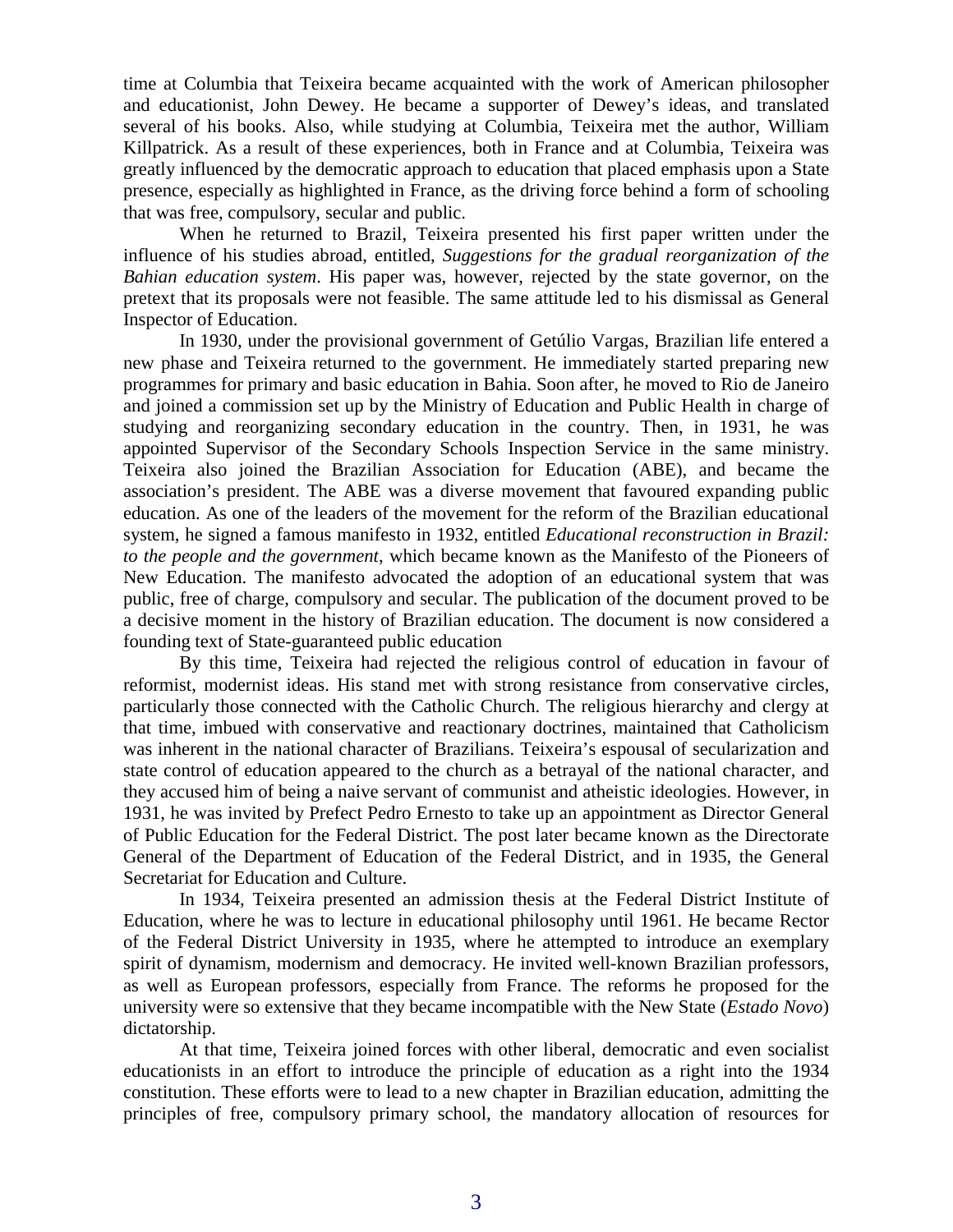education and the notion of a national education plan derived from national guidelines for Brazilian education.

Apart from this battle over principles, Teixeira, whether in Bahia or in Rio de Janeiro, brought his innovating influence to bear in the educational sector both as an administrator and as a teacher. He became Professor of Educational Philosophy at the Teacher Training College of Salvador and at the Institute of Education in Rio. In the latter institute, he worked to introduce pre-school, primary and secondary education into the old teacher training college, so as to combine theory and practice in the same establishment. His objective was that the teacher training college, as part of the Institute, would encompass all teaching levels within a single, model system of education. The Institute itself was to be part of the Federal District University.

As Director General of Public Education in the Federal District, Teixeira worked with Prefect Pedro Ernesto. He acquired a reputation as an educational reformer, especially through his efforts to create a closer connection in terms of the perceived value between the curricula of traditional and occupation-oriented schools. The political mood of the time was becoming increasingly radical, leading to the violent repression of different factions of the democratic opposition, many representatives of which were jailed, including Pedro Ernesto. Teixeira was also affected by the repressive measures prevailing in Brazil at the time, as they undermined his attempts to modernize and democratize education. He was forced to leave his post at the Federal District University, together with all his assistants, and was replaced by Francisco Campos, an advocate of reactionary political ideas. In response, Heitor Villa-Lobos, the great musician and composer, resigned in protest from his post as director of artistic and musical education in the Federal District.

The state of emergency in 1935 degenerated into war the following year. On 10 November 1937, a coup d'état led by Getúlio Vargas introduced the New State (*Estado Novo*), a form of dictatorship which dominated Brazil until October 1945. Whatever democratic initiatives there had been in the period preceding the coup were repressed, controlled or censored. From 1936 onwards, with the Brazilian democratic movement suffering, though not entirely destroyed, Teixeira spent his time on other activities. By 1938, he had translated works of authors such as Adler, Wells and Dewey for a number of national publishers. Even this activity was interrupted on account of the very strict censorship imposed by the *Estado Novo*. For a period of ten years, Teixeira resided in Bahia, living either in Salvador or on the family estate, with occasional visits to Rio de Janeiro and São Paulo on business. His business interests led to his becoming one of the main exporters of manganese in the State of Bahia. Also during this time, he married Emilia Ferreira Teixeira, with whom he had four children.

In 1946, Julian Huxley, the then head of UNESCO, which had been set up at the end of the Second World War, personally invited Teixeira to work with the organization as Advisor on Higher Education. Huxley had earlier collaborated with Wells on his book *The science of life*, which Teixeira had translated in 1938. His experience as Rector of the Federal District University, and his time at UNESCO spurred his interest in all matters related to higher education. As a result of this new focus, he was to take a series of initiatives to improve and open up higher education for a greater number of his countrymen. As part of this movement, he started to look carefully at the training of teachers, and its relation to research and the development of basic education. As well, his occasional visits to London and Paris rekindled his interests in intellectual activities, which he had to relinquish, when he was excluded from public office.

Brazil was slowly returning to democracy, and the 1946 constitution revived the principles that Teixeira had fought for in 1934, in the fields of both politics and education. He defended and expanded the same principles, especially as regarded his study of the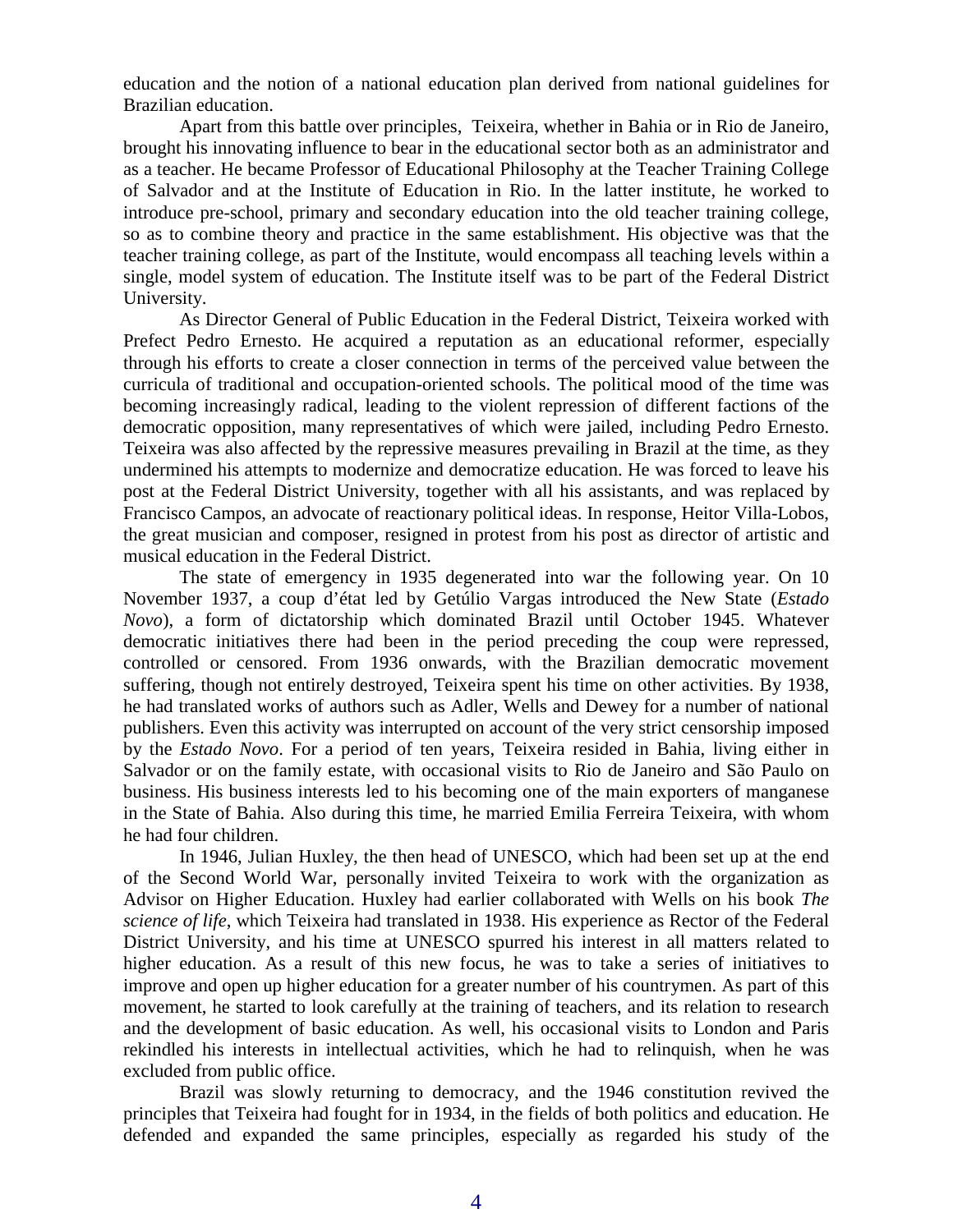constitution in the State of Bahia in 1947. He returned to public life when the Governor of the State of Bahia, Otávio Mangabeira, offered him an appointment as Secretary of Education. Teixeira accepted the appointment, though private businesses were simultaneously soliciting him to work on a major industrial project to extract manganese in the Territory of Amapá. In 1947, he left UNESCO and took up his duties as Secretary of Education and Health in the government of Bahia, setting up municipal councils on education throughout the state. He inaugurated the Carneiro Ribero Educational Centre, a pioneering experiment in comprehensive education for young people, which was later to serve as a model for the educational system adopted in Brasilia. The enrolment deficit in basic schooling in the State of Bahia was approximately 7 3%, which placed the state second to last when compared with other states in the country. By the third year of Teixeira's term, the school population had doubled, rising from thirty-three students for every thousand inhabitants in 1946, to sixtythree in 1949. In the same period, the number of teaching staff grew from 2,479 to 6,200.

While Teixeira favoured the State playing an active part in the field of education, he made every effort to encourage political and administrative decentralization. According to him, since Brazil was a continental, federated state, it would develop better educationally if the responsibility for education were left to individual states and municipalities. In order to offset the possible negative factors of political favouritism and a decline in the uniformity of national objectives, however, he suggested the establishment of municipal and community councils to give education a sense of value and purpose. His support of public authority, in a spirit of harmony between federal, state and municipal governments, encouraged decentralization without relieving the State of its duties. Following this principle, Teixeira defended diversity, subject to general, common guidelines and fundamental requirements, under the aegis of the federal authorities. He believved that the federal level of government should exert a positive influence in the individual states through its technical and financial support. In this respect, his views were influenced by democratic federalism. Eventually, recognition for his work and thought began to spread beyond Brazil's borders, and in 1950, he was awarded the title of Officer of the French Legion of Honour.

At the federal level, then under the control of the constitutional government of Getúlio Vargas, the Bahian, Ernesto Simões Filho, was appointed Minister of Education. The latter invited Teixeira to become Director of the National Department of Education, though Teixeira declined the offer. Despite this, Ernesto Simões again contacted Teixeira in 1951, asking him to become General-Secretary of the National Campaign for the Improvement of Higher Level Staff (CAPES). This time he accepted the offer. Shortly afterwards, he also took on the duties of Director of the National Institute of Pedagogic Studies (INEP). During this period, he created the Regional Centres for Educational Research (CRPE), with regional headquarters in São Paulo, Minas Gerais, Rio Grande do Sul, Bahia and Pernambuco. The CRPEs then began conducting surveys on the situation in intermediate and elementary schools in Brazil. He also inaugurated national centres for post-graduate training, linked to the CAPES, and launched a textbook and teaching manual campaign.

These three initiatives constituted significant milestones in Brazilian education. The CAPES became the main agency promoting the qualification of post-graduate teaching staff. The CAPES, which is now a foundation attached to the Ministry of Education, was, and continues to be, an indispensable agency for the design, maintenance, evaluation and improvement of the post-graduate system in Brazil. Teixeira's numerous international acquaintances encouraged him to extend the experiments. He needed practical knowledge, however, in order to assess his current possibilities and advance still further. The INEP was devised, not only as a centre for the dissemination of thought about education, but as an indispensable support for educational planning. Hence the stimulus provided by the Brazilian Review of Pedagogic Studies (RBEP) and the appreciation shown for increasingly reliable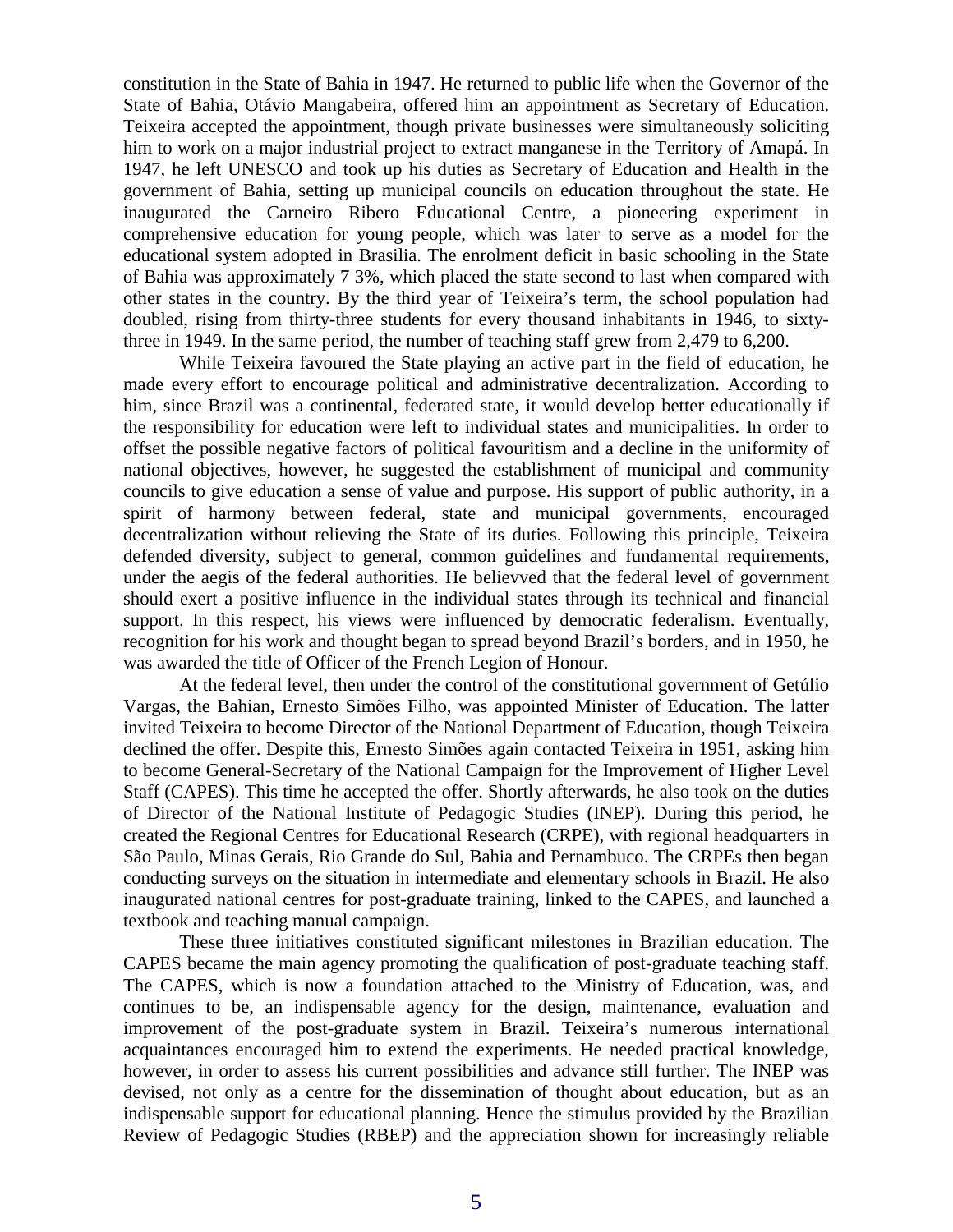and up-to-date statistics, and for the presence of researchers in several regions of the country. Working on that basis, educational administrators were better able to take measures conducive to greater equality and efficiency. These initiatives were also intended as important means to educational production suited to a large and diversified country like Brazil. They could also act as a brake on tendencies towards centralization and bureaucratization that threatened to paralyse creativity.

In line with the principles established in the 1946 constitution, Teixeira worked on the drafting of a bill concerning the guidelines and foundations of national education. He sought to make these guidelines at once democratic, decentralized and supported and controlled by the local communities. Apart from his struggle to have this bill approved, Teixeira undertook new battles on behalf of public education. In the period from 1954 to 1964, he took part in a number of national and international conferences. In 1954, he presented an important paper on the financing of education at the Tenth National Conference on Education in Curitiba. In 1956, he attended the Latin American Regional Conference on Free, Compulsory Primary Education as a delegate from the Ministry of Education, as well as the Second Inter-American Meeting of Education Ministers, in Lima, Peru. He was also present at the State Conference on Primary Education in Ribeirão Preto, where he gave a talk on universal, free public education. He took part in the Twelfth National Conference on Education in Salvador, and the First International Conference on Educational Research, held in the United States and sponsored by UNESCO. During the conference, he presented a report on the Brazilian Centre for Educational Research.

In 1957, Teixeira participated in the Eleventh Annual Meeting of the Brazilian Society for the Progress of Science (SBPC) and the Inter-state Teachers' Seminar in São Paulo, where he gave a talk entitled, The Science and Art of Educating. In 1958, he joined a commission of experts on educational matters, at the invitation of the Secretary-General of the Organization of American States, with a view to carrying out a critical survey of education programmes in the Pan-American Union. In 1959, after visiting the main university centres in Argentina, Peru, Chile and Colombia, as well as several North American universities, he attended the Inter-American Conference on University Teaching in Mexico. That same year, he received the title of Doctor *honoris causa* from the Federal University of Bahia. Pursuing his busy schedule of activities abroad, Teixeira travelled to Chile to take part in the meeting of the Council for Higher Education in the American Republics. Soon afterwards, he joined the Committee of Nine of the Organization of American Programmes in the United States. In Paris, He participated in the International Universities Association, and attended the Conference on the Progress of Science in the New States in Israel. In 1961, he appeared at the Council for Higher Education in the American Republics, held in San Francisco, USA. In Beirut, Lebanon, he joined the Commission of Experts for the international study on admissions to university. Again in Paris, he took part in the International Committee for the Development of Adult Education, and in Bogota, participated in another meeting of the Council for Higher Education in the American Republics.

He was appointed a member of the Deliberative Council of the National Association of School Administration Teachers, an organization that he had been directing since 1957, at the National Faculty of Philosophy of the University of Brazil. In 1962, under João Goulart's government, he was appointed a member of the Federal Council on Education, and the following year became president of the National Commission on Primary Education. He also took part in another meeting of the Council for Higher Education in the American Republics in Mexico City. Over a period of four months, he gave a series of lectures as visiting professor at Columbia University. During this time, the university presented Teixeira with its medal of honour, inscribed with the following words: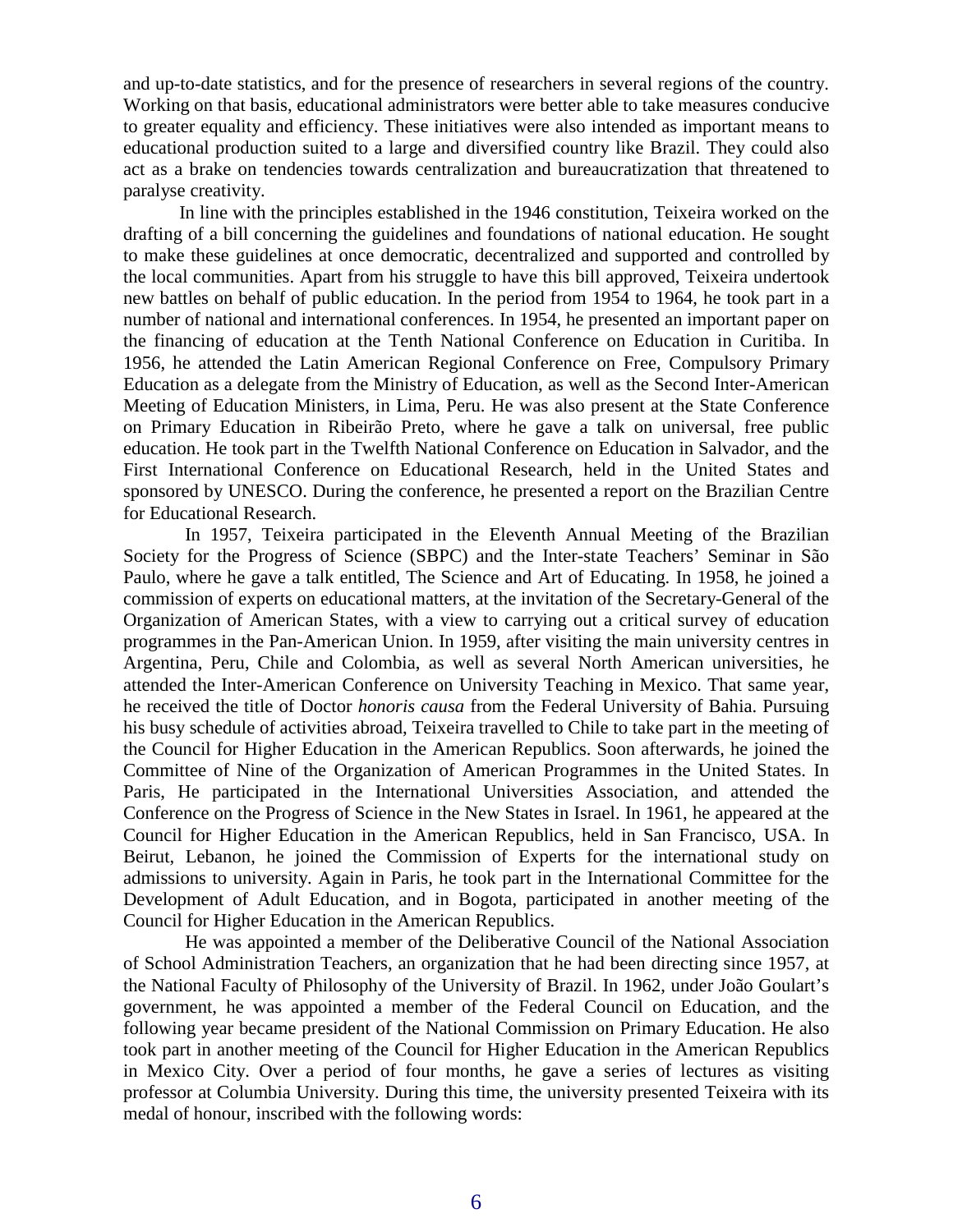To Anísio Teixeira, a master for his pupils, his colleagues and his country, whose erudition illuminates education throughout the Americas; a leader in Brazilian schools and universities, whose example is an inspiration to the whole world; a man who loves knowledge and devotes his life to the progress of education and the improvement of schools.

Though he enjoyed international prestige as an educationist and held the Chair of School Administration and Comparative Education at the National Faculty of Philosophy (1957- 1964), and, despite his reputation as a public figure devoted to the cause of democratic education, the Catholic Church continued to show hostility towards Teixeira. The hostility was aggravated by Teixeira's efforts supporting the passage of a bill on guidelines and foundations for national education. At that time, the debate was diverted from the question of religious education and decentralization to that of the allocation of public funds. The controversy became a public issue, and, at the height of the debate on the role of the state in the educational system, the metropolitan archbishop of Porto Alegre, Dom Vicente Scherer, and other bishops of Rio Grande do Sul, intervened in the discussion. They sent a memorandum to President Juscelino Kubitschek denouncing Teixeira as a champion of public education, which would be 'paving the way for social claims'. This memorandum was published by the Brazilian Review of Pedagogic Studies, the official mouthpiece of the INEP, and Teixeira was officially informed that he was being removed as head of the Institute. In the end, Teixeira was not removed, due to numerous protests by both academics and journalists from across Brazil. When the new bill was approved, Teixeira published a famous article in which he expressed his appreciation for the bill's passage. The article was entitled: 'Half a victory, but a victory all the same'. Teixeira's influence in the Federal Council of Education was felt in all aspects of the council's work, but was especially noticeable in its efforts to increase educational funding. Such funding, always seen as a form of investment, would be combined with other planning instruments as ways of promoting the development of education.

In 1963, Teixeira provisionally replaced Darcy Ribeiro as Rector of the University of Brasilia (UnB). It was during his rectorship that President João Goulart was overthrown in the coup of 31 March 1964. These events led to Teixeira's inclusion in the proceedings opened to investigate alleged administrative irregularities in the university. Protests were organized against the new government's actions, and, in a show of solidarity, the Universities of California invited Teixeira to join their teaching staff. With a special authorization issued by the office of the President of the Republic, he obtained a passport for the United States, where he taught for almost two years. From that time onwards, Teixeira never assumed public office again and retired from his official professorship.

Teixeira returned to Brazil in 1966, where he became legal adviser to the Getúlio Vargas Foundation and the Companhia Editora Nacional publishing house in Rio de Janeiro, directing an education and social sciences collection. In 1967, he took part in a conference on The World Crisis in Education sponsored by the departments of education and health of several Brazilian states, as well as by the American government, and by the University of Williamsburg in Virginia. In 1970, he received the title of Emeritus Professor from the Federal University of Rio de Janeiro.

Anísio Teixeira influenced every aspect of education in Brazil; he participated in the preparation of countless bills and government acts, and represented Brazil at international events, always in defence of public, democratic education. He lectured in several Asian and American countries, he initiated university exchange programmes, and reformed the educational programme of the Organization of American States. His presence at UNESCO was significant. On his friends' insistence, he applied for admission to the Brazilian Academy of Letters (ABL), but fate intervened. After giving a lecture at the Getúlio Vargas Foundation, he went to visit a friend's flat in an apartment building. Though sharply aware of important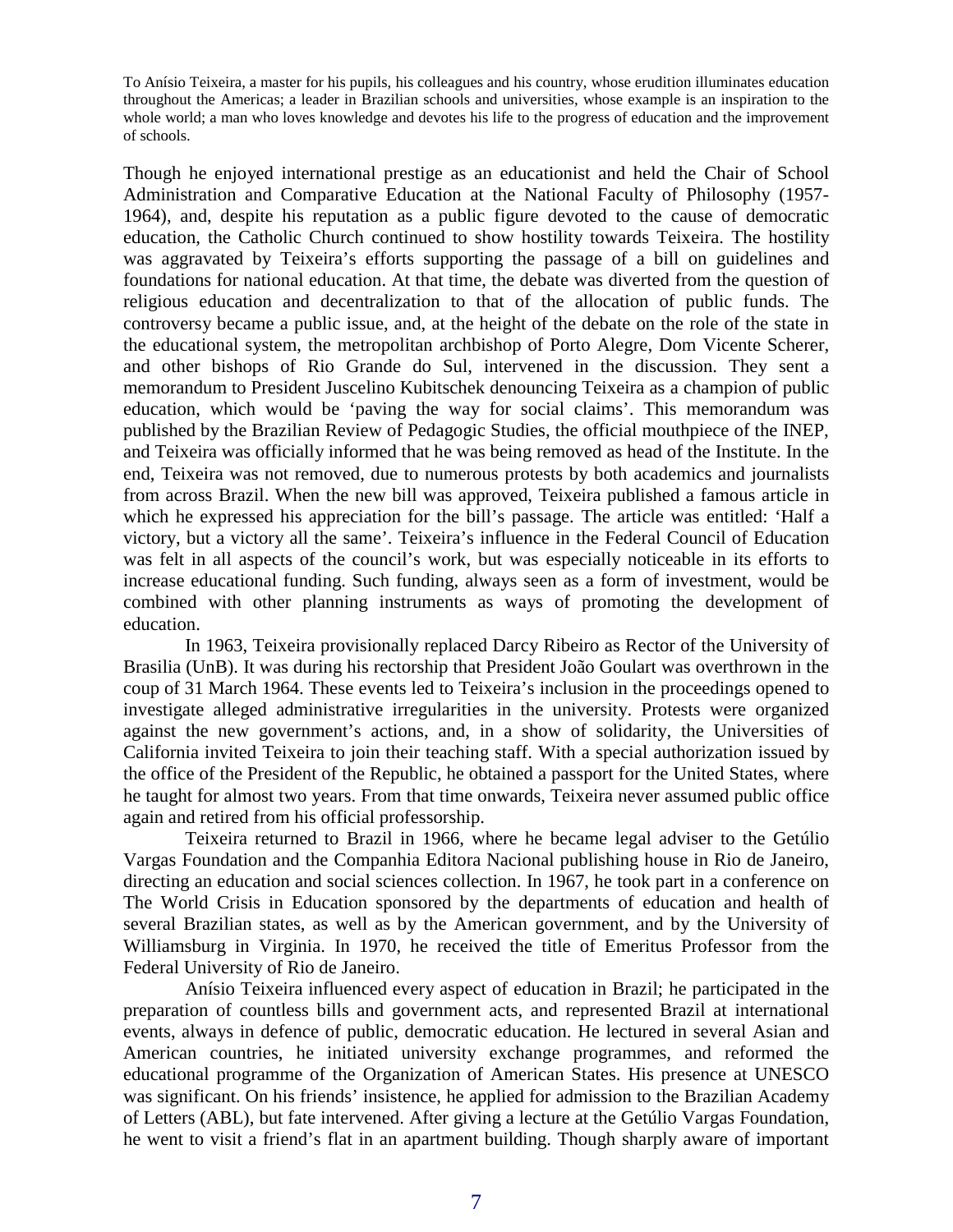events occurring in his country, and an ardent defender of public education, Teixeira inexplicably fell down the elevator shaft in a friend's apartment building on 11 March 1971. His body was found three days later. He was buried in Rio de Janeiro, with numerous tributes. In July 1973, the Ministry of Education posthumously awarded him the National Order of Educational Merit.

Despite the disputes surrounding him, Anísio Teixeira's intense and lengthy work is aimed at the construction of a democratic society, less and less unequal, thanks to social mobility facilitated by open, active school education. In a country with a historically hierarchical social structure, subject to discrimination and prejudice derived from a slaveowning society, the struggle for effective civil and social rights continues to be controversial and requires courage. In education, Teixeira saw a non-violent path, both to political democracy and to the dismantling of social privileges. Without education, the majority of the people would remain not only prisoners of ignorance but also victims of archaic, antidemocratic structures. Hence the defence of civil rights as a peaceful way to guarantee the equal status of all as regards both opportunity and the law. Where conflicts arise in civil society, these conflicts can be resolved through the democratic procedures. Teixeira, however, did not view the realization of equal opportunity and equality before the law as a simply natural occurrence. In his view, the backwardness derived from ignorance and historic circumstances could not be tolerated by a country so full of potential. The state had to intervene in education in order to allow free interaction among equals, and to prevent the perpetuation of privileges and ignorance. It was up to organized society to pressure the state to adopt democratic procedures.

According to Teixeira, the state, especially in the case of Brazil, would need to decentralize power in order to adapt education to local communities, while remaining an essentially public institution. It should be pointed out, however, that a defence of regionalism was not part of Teixeira's intentions. The recognition of local rights should not be confused with narrowness of thinking. Thus, Teixeira supported the use of international resources in order to train teachers and researchers, who, on their return to the country, would raise the standard of science, research and university teaching. The university, in turn, would become integrated with the lower levels of education in order to offer pedagogic tools for the training of teachers. Closely tied to the lives of their students, teachers would be prepared to reform the school by active and dynamic methods.

Being sensitive to civil rights, and with his great breadth of vision, Teixeira was not opposed to religion. He merely saw it within the school as a force that tended to reinforce the sort of particularism that he wanted to avoid. In addition, he never opposed the existence of private schools. For him, their real role had to be understood within the existence of a comprehensive, qualified public educational system. Convinced that the State must play a part in amending archaic structures, Teixeira saw planning as a way of accelerating reforms and avoiding the regional fragmentation of education in Brazil.

The centenary of Anísio Teixeira's birth should be an occasion for a commemoration that reminds us of the challenges of Teixeira's own life and one that thereby challenges us. Many of the advances achieved in education in Brazil are due to men such as Anísio Teixeira, who dared to relate democratic equality to modernity and science.

## **Note**

1. *Carlos Roberto Cury (Brazil).* Full-time professor, Education Faculty of the Federal University of Minas Gerais. A philosopher and a sociologist. Obtained masters and doctoral degrees at the Pontificia Universidade Cathólica de São Paulo (PUCSP) in the 1970s; a post-doctorate studies in law at the University of São Paulo (USP), at the Université René Descartes, Paris V (1994–95) and again in 1998–99, at the École des hautes études en sciences sociales at the Centre d'analyse et d'intervention sociologique (CADIS). His doctorate